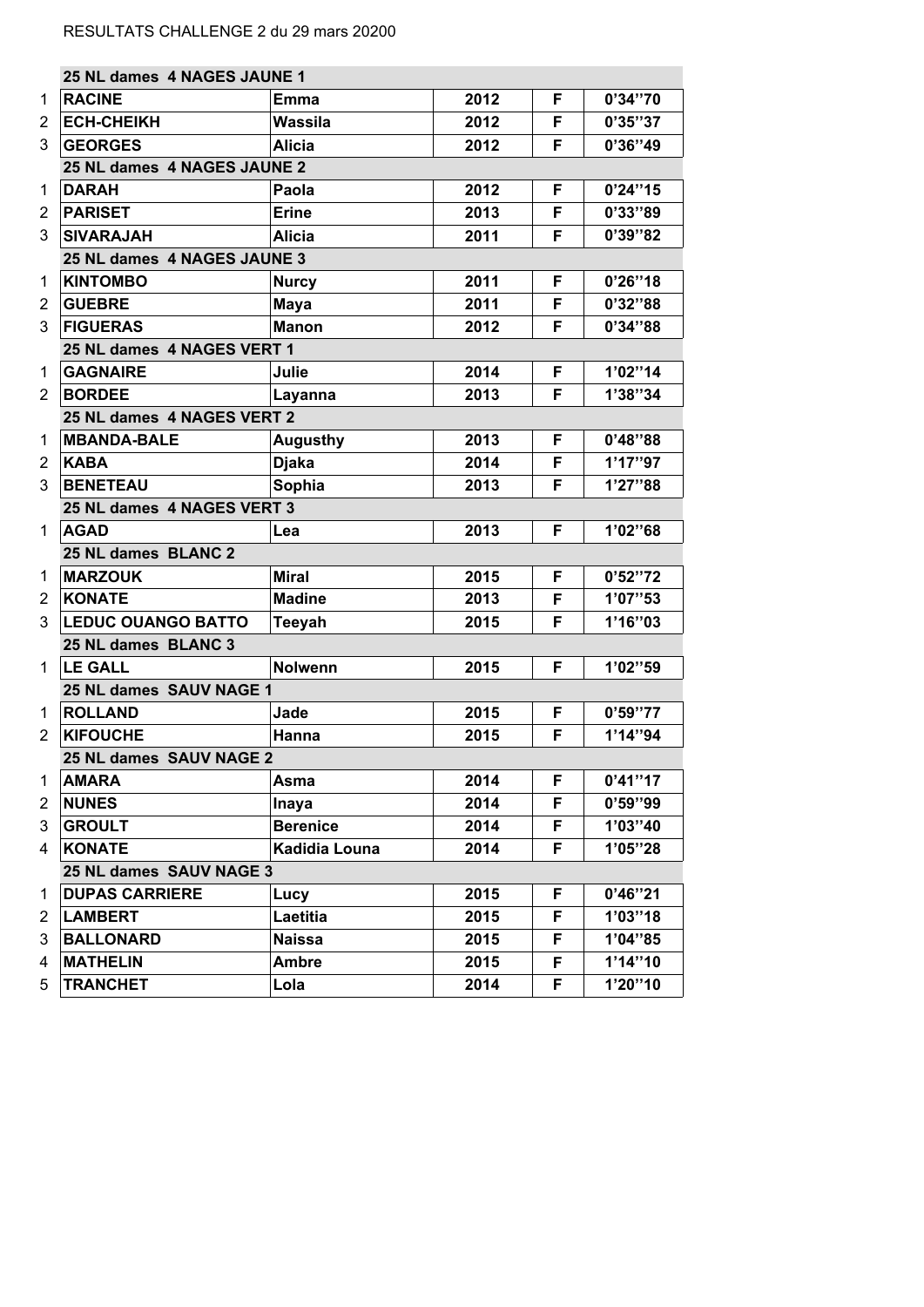|                | <b>25 NL messieurs 4 NAGES JAUNE 1</b> |                        |      |   |          |  |
|----------------|----------------------------------------|------------------------|------|---|----------|--|
| 1              | <b>DEWILDE PINAULT</b>                 | <b>Nathan</b>          | 2011 | М | 0'46'11  |  |
|                | 25 NL messieurs 4 NAGES JAUNE 2        |                        |      |   |          |  |
| 1              | <b>IDIRI OUARAB</b>                    | <b>Ilian</b>           | 2013 | М | 0'33''45 |  |
|                | 25 NL messieurs 4 NAGES JAUNE 3        |                        |      |   |          |  |
| 1              | <b>TRANCHET</b>                        | <b>Matheo</b>          | 2012 | М | 0'26''54 |  |
| $\overline{2}$ | <b>LINGI</b>                           | Warren                 | 2011 | М | 0'28''44 |  |
| 3              | <b>ZITA</b>                            | <b>Thymeo</b>          |      | М | 0'36''31 |  |
|                | 25 NL messieurs 4 NAGES VERT 1         |                        |      |   |          |  |
| 1              | <b>AYED</b>                            | <b>Muhammad-Imrame</b> | 2012 | М | 0'44''13 |  |
| $\overline{2}$ | <b>AYED</b><br>Haytham                 |                        | 2013 | М | 0'47''93 |  |
|                | 25 NL messieurs BLANC 3                |                        |      |   |          |  |
| 1              | <b>MARQUES ROSA</b>                    | Tomas                  | 2015 | М | 2'01"62  |  |
|                | <b>25 NL messieurs SAUV NAGE 1</b>     |                        |      |   |          |  |
| 1              | <b>SMITH</b>                           | <b>Thimothy</b>        | 2014 | M | 0'36''59 |  |
| $\overline{2}$ | <b>SIVARAJAH</b>                       | Arjun                  | 2014 | м | 0'38''77 |  |
| 3              | <b>HIMOUN</b>                          | <b>Ismail</b>          | 2015 | М | 0'49''53 |  |
| 4              | <b>OUASSOU</b><br><b>Zakaria</b>       |                        | 2014 | М | 0'54''39 |  |
|                | 25 NL messieurs SAUV NAGE 3            |                        |      |   |          |  |
| 1              | <b>YILMAZ</b>                          | <b>Sinan</b>           | 2014 | М | 0'38''37 |  |
| 2              | <b>DOS SANTOS CHAPELAIN</b>            | <b>Nuno</b>            | 2014 | Μ | 0'43''77 |  |
| 3              | <b>NGADJUI</b>                         | <b>Kays</b>            | 2014 | М | 0'44'84  |  |
| 4              | <b>ELIZABETH CARLYLE</b>               | <b>Krystem</b>         | 2015 | М | 0'59''70 |  |
|                | 25 NL messieurs SAUV NAGE 4            |                        |      |   |          |  |
| 1              | <b>BOUAKLINE</b>                       | <b>Ishak</b>           | 2014 | М | 0'44''55 |  |
| 2              | <b>AGAD</b>                            | <b>Ilian</b>           | 2015 | Μ | 0'47''96 |  |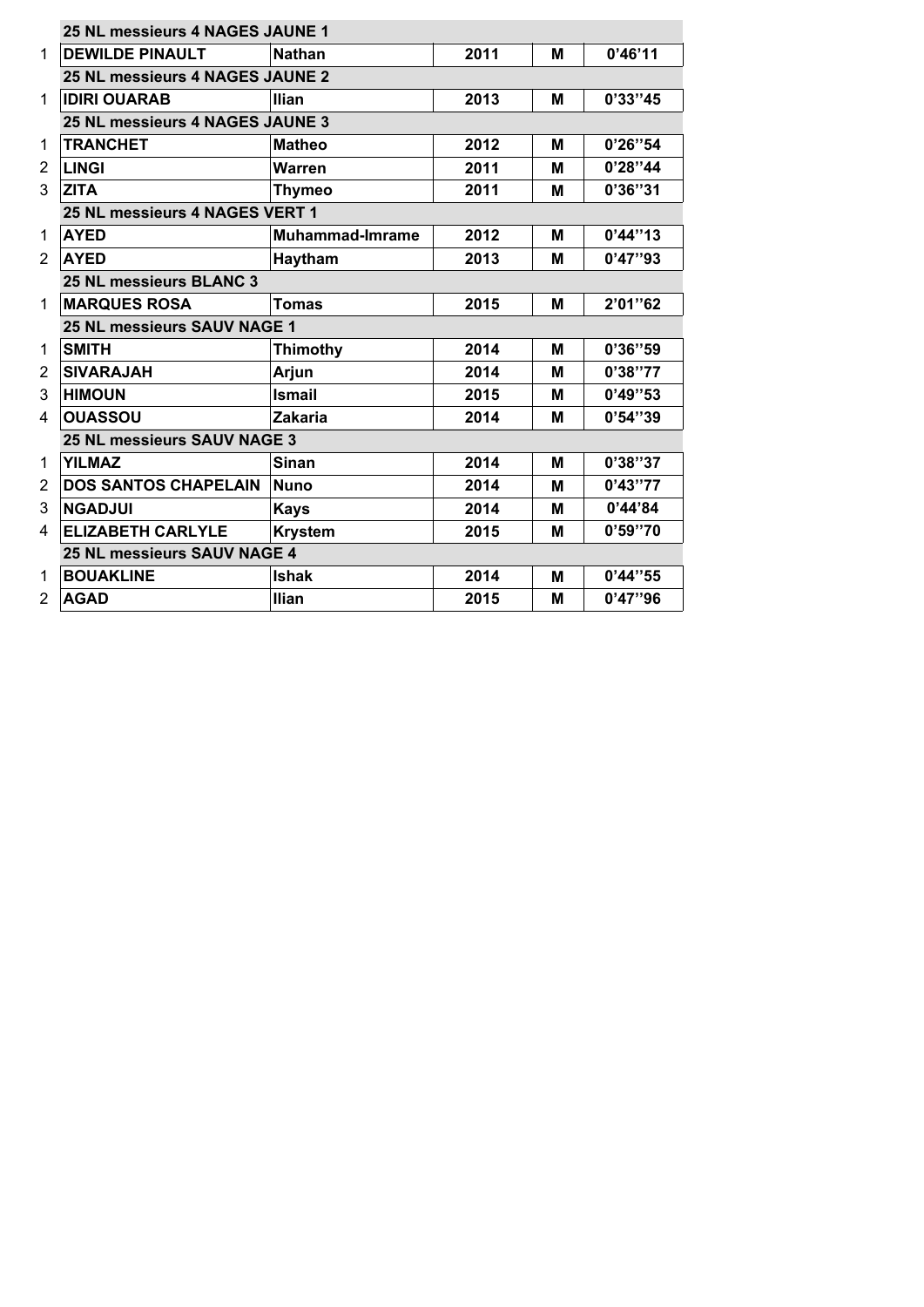| 25 DOS dames 4 NAGES JAUNE 1        |                        |      |   |          |
|-------------------------------------|------------------------|------|---|----------|
| <b>GEORGES</b>                      | <b>Alicia</b>          | 2012 | F | 0'35''91 |
| 25 DOS dames 4 NAGES JAUNE 2        |                        |      |   |          |
| <b>DARAH</b>                        | Paola                  | 2012 | F | 0'28''83 |
| <b>PARISET</b>                      | <b>Erine</b>           | 2013 | F | 0'33"79  |
| <b>SIVARAJAH</b>                    | Alicia                 | 2011 | F | 0'44''44 |
| 25 DOS dames 4 NAGES JAUNE 3        |                        |      |   |          |
| <b>KINTOMBO</b>                     | <b>Nurcy</b>           | 2011 | F | 0'27''16 |
| <b>FIGUERAS</b>                     | <b>Manon</b>           | 2012 | F | 0'31''13 |
| <b>GUEBRE</b>                       | Maya                   | 2011 | F | 0'34''74 |
| 25 DOS dames 4 NAGES VERT 1         |                        |      |   |          |
| <b>GAGNAIRE</b>                     | Julie                  | 2014 | F | 1'32"63  |
| <b>BORDEE</b>                       | Layanna                | 2013 | F | 1'53''90 |
| 25 DOS dames 4 NAGES VERT 2         |                        |      |   |          |
| <b>BENETEAU</b>                     | Sophia                 | 2013 | F | 1'09''40 |
| 25 DOS dames BLANC 3                |                        |      |   |          |
| <b>LE GALL</b>                      | <b>Nolwenn</b>         | 2015 | F | 1'01''53 |
|                                     |                        |      |   |          |
| 25 DOS dames SAUV NAGE 1            |                        |      |   |          |
| <b>ROLLAND</b>                      | Jade                   | 2015 | F | 0'44''67 |
| <b>KIFOUCHE</b>                     | Hanna                  | 2015 | F | 1'06"91  |
| 25 DOS dames SAUV NAGE 2            |                        |      |   |          |
| <b>GROULT</b>                       | <b>Berenice</b>        | 2014 | F | 0'31''83 |
| <b>AMARA</b>                        | Asma                   | 2014 | F | 0'34''50 |
| <b>NUNES</b>                        | Inaya                  | 2014 | F | 0'41''80 |
| <b>KONATE</b>                       | <b>Kadidia Louna</b>   | 2014 | F | 0'41''81 |
| 25 DOS dames SAUV NAGE 3            |                        |      |   |          |
| <b>LAMBERT</b>                      | Laetitia               | 2015 | F | 0'40''37 |
| <b>DUPAS CARRIERE</b>               | Lucy                   | 2015 | F | 0'49''18 |
| <b>BALLONARD</b>                    | <b>Naissa</b>          | 2015 | F | 0'59''02 |
| <b>TRANCHET</b>                     | Lola                   | 2014 | F | 1'01''69 |
| <b>MATHELIN</b>                     | Ambre                  | 2015 | F | 1'36"93  |
|                                     |                        |      |   |          |
| 25 DOS messieurs 4 NAGES JAUNE 2    |                        |      |   |          |
| <b>IDIRI OUARAB</b>                 | <b>Ilian</b>           | 2013 | М | 0'37''36 |
| 25 DOS messieurs 4 NAGES JAUNE 3    |                        |      |   |          |
| <b>LINGI</b>                        | <b>Warren</b>          | 2011 | М | 0'30''09 |
| <b>TRANCHET</b>                     | <b>Matheo</b>          | 2012 | M | 0'38''31 |
| <b>ZITA</b>                         | <b>Thymeo</b>          | 2011 | М | 0'38''56 |
| 25 DOS messieurs 4 NAGES VERT 1     |                        |      |   |          |
| <b>AYED</b>                         | <b>Muhammad-Imrame</b> | 2012 | м | 0'45''25 |
| <b>AYED</b>                         | Haytham                | 2013 | M | 0'49''44 |
| 25 DOS messieurs SAUV NAGE 1        |                        |      |   |          |
| <b>SMITH</b>                        | <b>Thimothy</b>        | 2014 | M | 0'41''98 |
| <b>SIVARAJAH</b>                    | Arjun                  | 2014 | М | 0'43''25 |
| <b>HIMOUN</b>                       | <b>Ismail</b>          | 2015 | M | 0'48''83 |
|                                     |                        |      |   | 1'09"95  |
| <b>OUASSOU</b>                      | <b>Zakaria</b>         | 2014 | M |          |
| 25 DOS messieurs SAUV NAGE 3        |                        |      |   |          |
| <b>NGADJUI</b>                      | <b>Kays</b>            | 2014 | М | 0'47''36 |
| <b>YILMAZ</b>                       | <b>Sinan</b>           | 2014 | M | 0'48''07 |
| <b>DOS SANTOS CHAPELAIN</b>         | <b>Nuno</b>            | 2014 | М | 0'49''17 |
| <b>ELIZABETH CARLYLE</b>            | <b>Krystem</b>         | 2015 | M | 0'49''60 |
| <b>25 DOS messieurs SAUV NAGE 4</b> |                        |      |   |          |
| <b>BOUAKLINE</b>                    | <b>Ishak</b>           | 2014 | Μ | 0'46''32 |
| <b>AGAD</b>                         | <b>Ilian</b>           | 2015 | M | 0'55''69 |